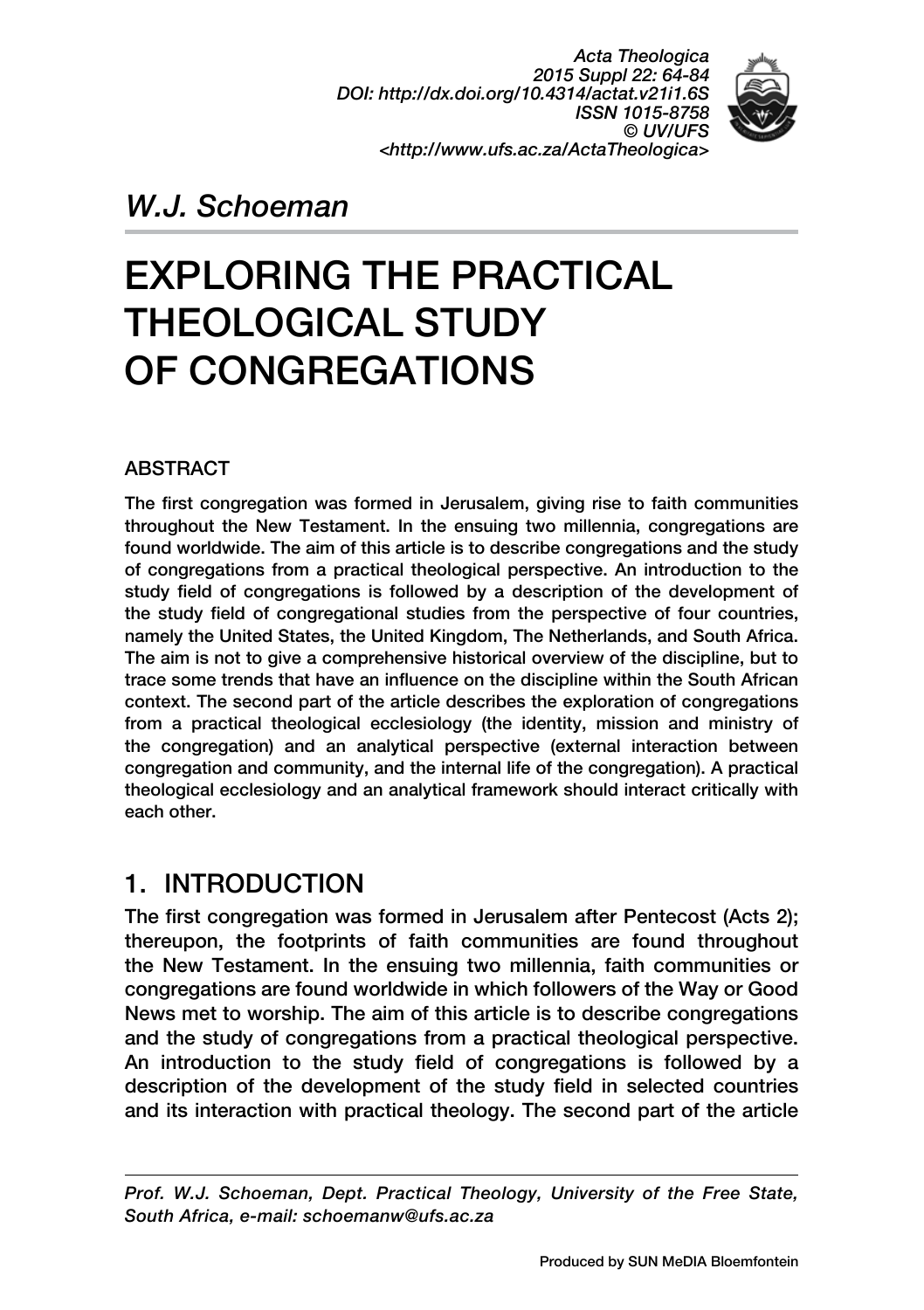explores congregations from a practical theological ecclesiology and analytical perspective.

# 2. THE STUDY OF CONGREGATIONS

The concept 'congregation' needs to be described. A congregation may be defined in terms of a functional approach, in other words, in terms of what congregations do: seeker-sensitive, purpose-driven, smallgroup, or 24/7 congregations. A congregation can also be described from an organizational perspective in terms of its structure, procedures, organization, or decision-making processes. Both these perspectives have certain limitations: to define a congregation functionally shifts the emphasis away from the congregation as a unique community of believers; the organizational perspective may ignore the spiritual reality of the congregation as a social community (Van Gelder 2000:20-21). From a practical theological perspective, this article focuses on the parish or congregation as a local faith community. A congregational ecclesiology can also be examined, for example, from a New Testament, historical, or systematic theological perspective.

What is ecclesiology? Ecclesiology can be defined as the study of the church. The concept 'church' refers to a wide range of interpretations: building, event, denomination, worldwide organization, ecumenical movement or body, worship service, or the local faith community, parish or congregation (Van Gelder 2000:15; Smit 2008:70-71).

[Ecclesiology] focuses on understanding the church in terms of its nature, ministry and organization. Attention is given to such matters as biblical and theological foundations, historical ecclesiologies (different views of the church in different periods of time), and church polity (how different churches have been organized). All of this is related to God's redemptive purpose in the world (Van Gelder 2000:26).

The ecclesiology of this article focuses on the understanding of the local congregation as a community of believers.

Ecclesiology has two focal points, namely the historical and doctrinal origin of the church, and the church situated in a local context describing the local practices of actual congregations.

Part of the liveliness of the discipline of ecclesiology today stems from an interaction between the desire to preserve the essential character of the church and the need that it adapts to new historical situations, between a normative concept of the church and the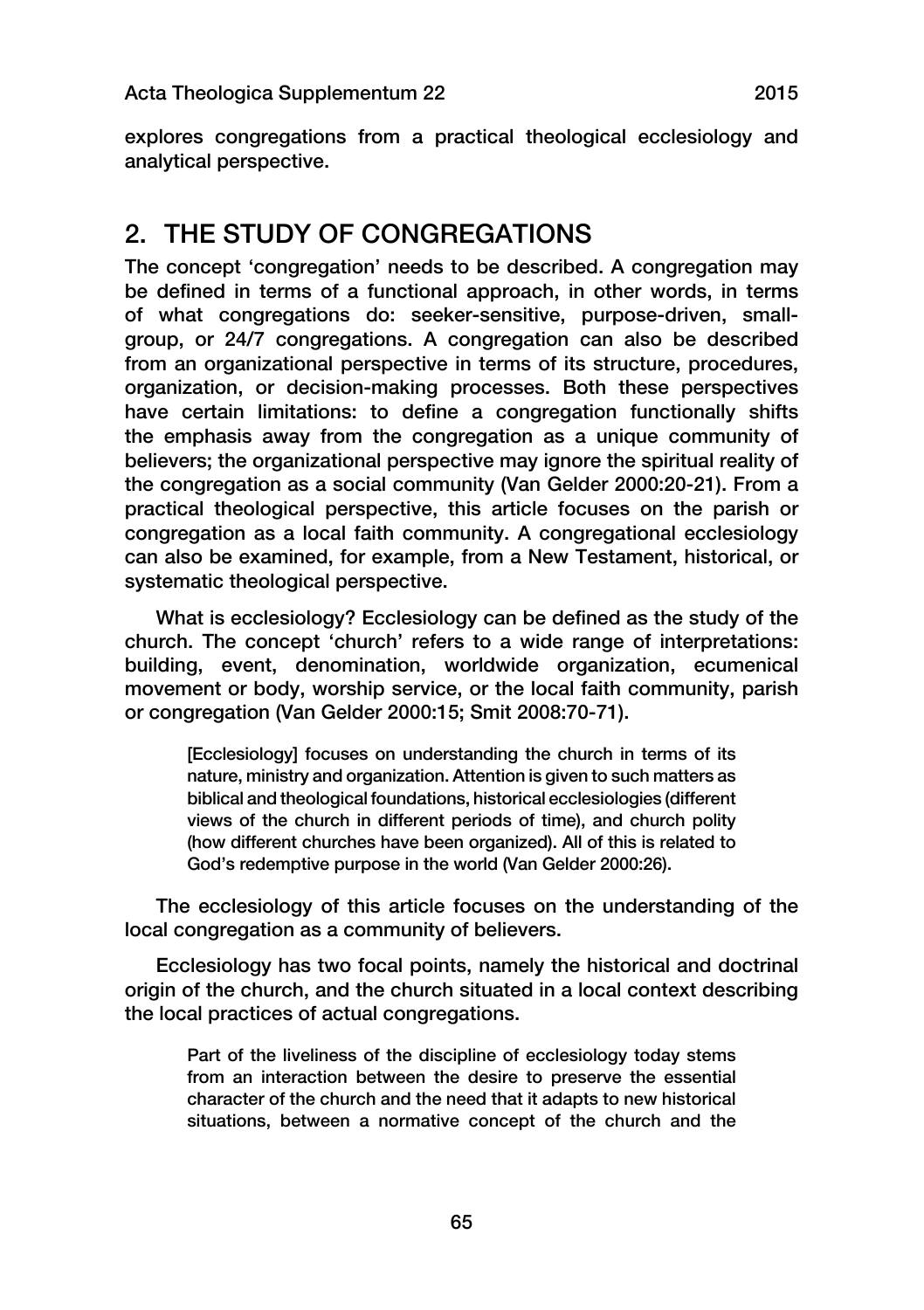need that it become inculturated in the life of its members (Haight & Nieman 2009:578).

The first focus mostly addresses the study field of the academic discipline of a general ecclesiology (a systematic and historical discipline within theology), whereas the second focus concentrates on the study field of congregational studies within the field of practical theology as discipline.

The study of congregations (and ecclesiology) is also situated within the field of practical theology; this contribution or perspective needs to be explored in more detail. A practical theological ecclesiology (or a theory of the congregation) is concerned with the functioning of the actual congregation (Heyns & Pieterse 1990:57). Practical theology can help formulate a deeper understanding of congregations (Nieman 2012:141). It is important to distinguish between congregational studies as discipline within practical theology and congregational studies as a model to use in the study of congregations (Brouwer 2005:484).<sup>1</sup> From a broader historical perspective, congregational studies

have their roots in the emergence during the twentieth century of detailed ethnographic studies of communities, often involving long term participant observation. While originally developed in America, British contributions to the field began to appear from the 1950s onwards (Williams 2009:244).

The study of congregations started as a sociological study due to the decline in membership and the influence of congregations in Western societies. Browning (1994:193) identifies the need for the creation of a critical practical theology to enter the field of congregational studies. The study of congregations needs to be taken further than the sociological or systematic theological perspective.

Congregational studies is a practical theological discipline, with its focus on the discernment of the praxis of God in the local faith community (Brouwer 2005:485). Williams (2009:247) emphasises the need to develop a "local theology" to explain the position of the congregation within the culture of the community, referring to integration, the maintenance of stability, and transformation. Browning distinguishes between a descriptive and a strategic theology to explain the study of congregations further.

The study of congregations is a descriptive theology, as it describes Christian action (Browning 1994:198) and, therefore, the need for contextual

<sup>1</sup> See the Project Team for congregational studies at the Hartford Seminary in Hartford, Connecticut, or the Congregational Handbooks.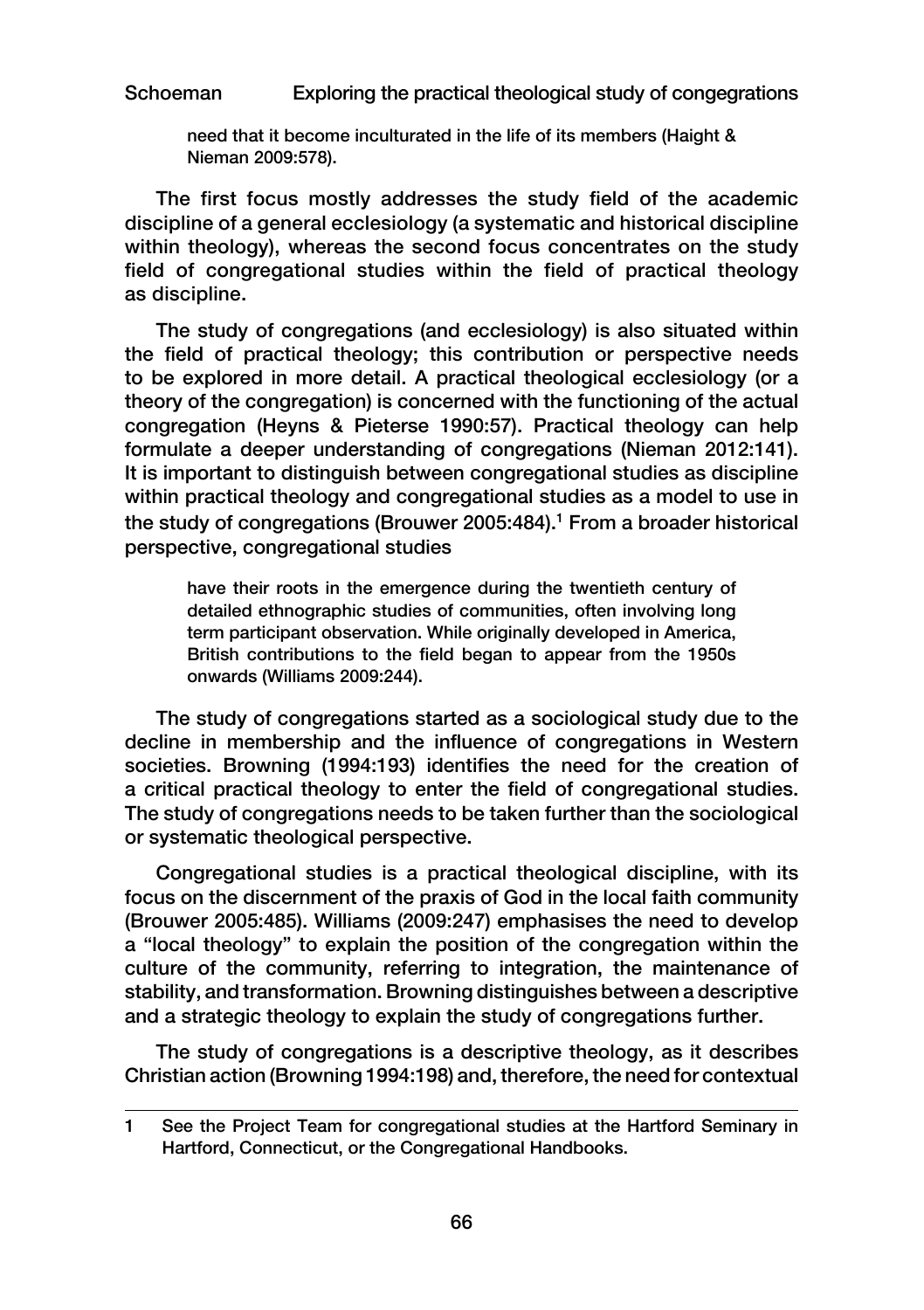richness. Browning (1994:200) proposes a model of descriptive theology that uses the explanatory interests of specific social sciences and places it "within a structure of dialogue that explicitly and critically acknowledges its beginning point in the Christian message and narrative". Congregational studies will, therefore, always be an interdisciplinary endeavour.

Congregational studies are a natural part of the task of descriptive theology to describe situations. It helps understand how congregations, through practical thought and action or missions, "aim toward the practical reconstruction of life in light of the meanings and demands of a transcendent reality" (Browning 1994:208). Congregational studies contribute towards the understanding of how strategic practical theology takes place in congregations. There is a need for the development of a strategic practical theology that is not the application of theory developed by historical or systematic theology, but that is practical from the beginning (Browning 1994:197). This study focuses on the role and functioning of the local congregation.

Congregational studies contributes towards both a descriptive and a strategic practical theology (Browning 1994:218). Congregational studies combines empirical research in the local faith community and the theological reflection thereon (Brouwer 2005:484). The broad consensus on a definition of the study field is "that congregational studies is the disciplined process of examining a congregation holistically that uses multiple research methods" (Nieman 2012:133). The emphasis is on a holistic and interdisciplinary view of congregations, but from a practical theological perspective. This perspective developed differently in different countries.

## 3. THE STUDY OF CONGREGATIONS: A PERSPECTIVE FROM FOUR COUNTRIES

The development of congregational studies is explained from the perspective of four countries, namely the United States, the UnitedKingdom, The Netherlands, and South Africa. The aim is not to give a comprehensive historical overview of the discipline, but to trace some trends that influence the discipline in the South African context.

In the *United States*,

[c]ongregational studies as a discipline began at the turn of the century in response to the rise of American cities, the evolving nature of congregations, and the problems congregations confronted with the new migration of people into cities from the farm, the South, and from Europe, each group often bringing its own religious heritage (Dare 1997:27).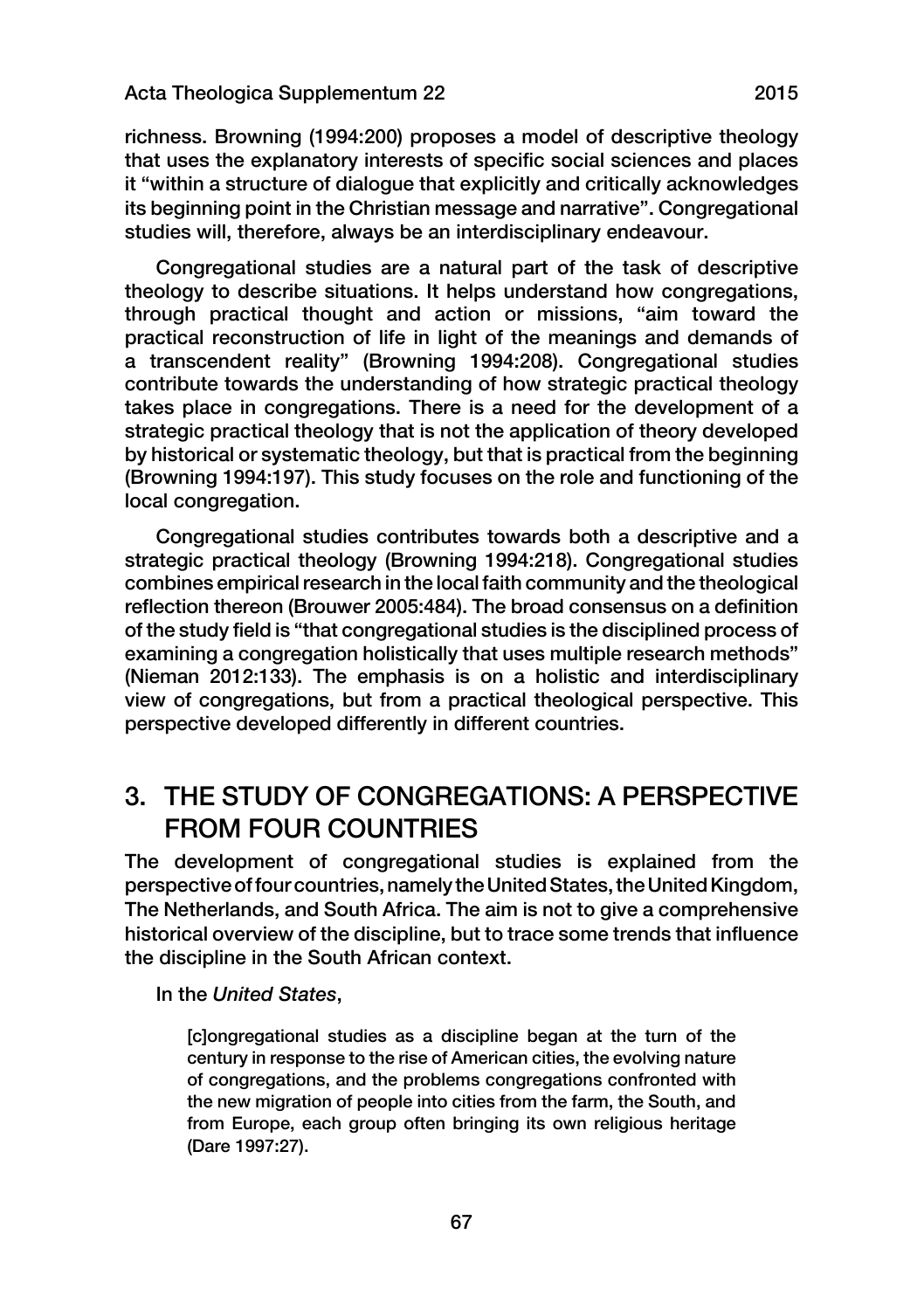There is a long history on the study of congregations in the United States, especially from a sociological perspective as far as the context of congregations is concerned. In the 1970s, the study of congregations focused more on congregational processes and the resources available for renewal from within the church (Lyon 1992:15). In the late 1980s, the movement was towards the study of congregational identity and the way it "can be relative cohesive within congregations and be a cohesive force for their members and the culture at large in a way that yet appreciates the richness of diversity and pluralism" (Lyon 1992:15).

Congregational studies, as a specific academic field of study in the United States, started in the late 1970s with the work of Carrol, Dudley, Hopewell, and Mead (Nieman 2012:133). The study field of sociology of religion is an important voice in the understanding of congregations;<sup>2</sup> as part of an interdisciplinary engagement, it is necessary to listen to the contribution of this discipline.

The first *Handbook for congregational studies* was published in 1990 under the editorship of Carroll, Dudley and McKinney. The aim of the *Handbook* is

to take congregations seriously in their givenness as earthen vessels through which the transcendent power of God is at work and made known (II Cor. 4:7) and through which God's purposes in the world may be realized (Carroll *et al.* 1990:7).

This is necessary because the disciplined study of congregations is not an intuitive awareness or random investigation, but a sound research framework, giving a balance and sense of proportion to the study of congregations (Carroll *et al.* 1990:8). In studying and analysing congregations, Carroll *et al.* (1990:11-13) identified four aspects or dimensions of congregational life:

- *Programme* includes the structure, plans and activities that a congregation uses to do its mission and ministry within the congregation and the community;
- *Process* refers to the flow and dynamics of a congregation, the communication, decision-making and conflict management in a congregation;
- *Social context* is about the local and global setting of a congregation, and
- *Identity* refers to the belief system, values, symbols and confessions that describe the unique character of a congregation.

<sup>2</sup> See, for example, the work of Ammerman (1999; 2005).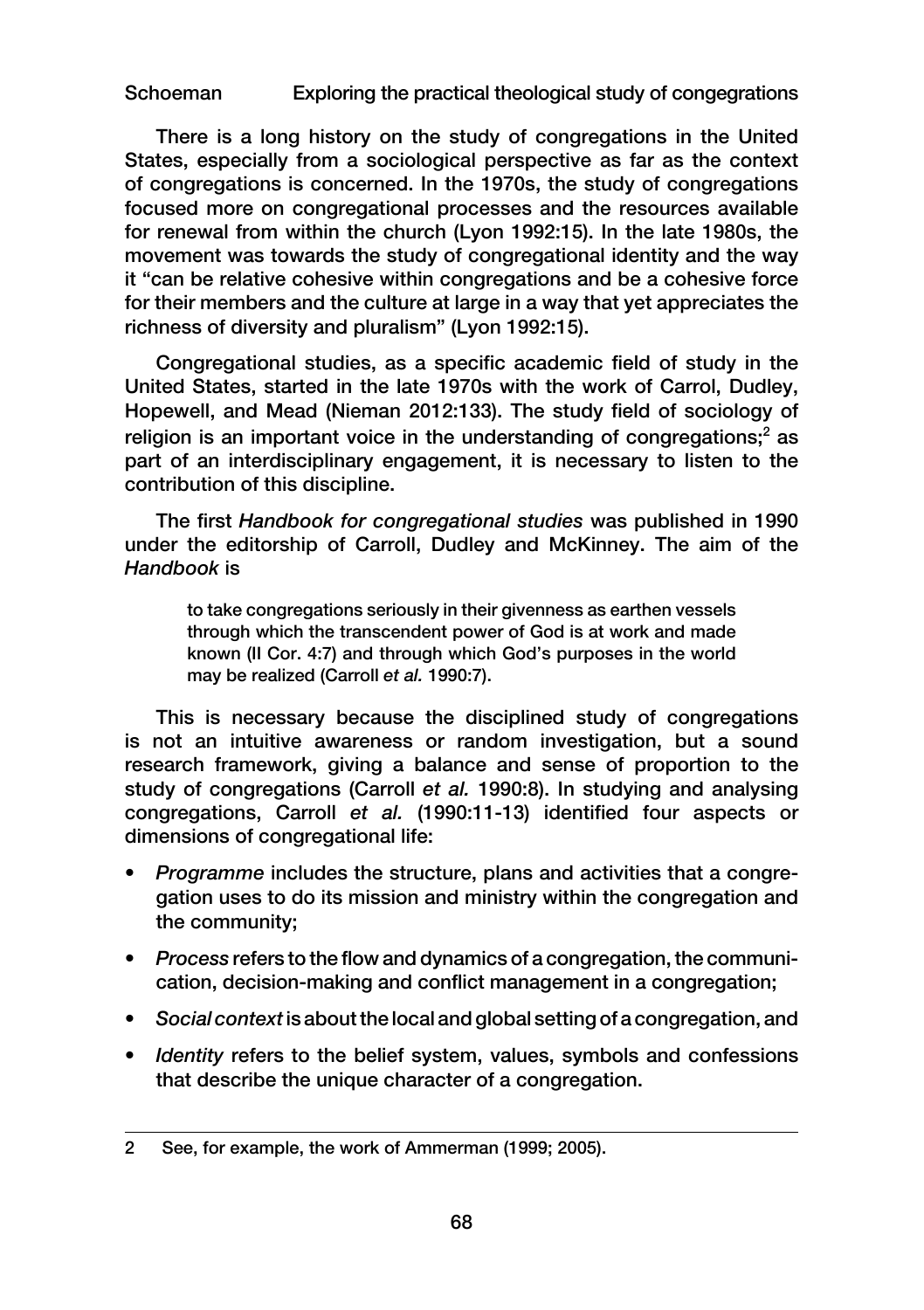The first *Handbook* was revised in 1998 and published under the title *Studying congregations. A new handbook* and took as a practical theological starting point "describing the situation of the congregation and then correlates that situation with the faith and the beliefs of the congregation" (Ammerman *et al.* 1998:25). It started, in correlation with the work of Browning, with the congregational praxis, but moved to formulate a unique congregational theology. "These theologies are also likely to differ, based on differences in the experiences of members and groups within the congregation" (Ammerman *et al.* 1998:32). Four frames are consequently developed to give a comprehensive description of what is happening in congregations: ecological, cultural, resources, and process (Ammerman *et al.* 1998:14-16). This *Handbook* influenced the study of congregations in the United Kingdom and in South Africa.

In the *United Kingdom*, according to recent statistics (2000s), there are still over two and a half million people in the churches on an average Sunday. The discipline of congregational studies pays them the respect of being taken to be *interesting* and worthy of detailed exploration. This is of crucial importance in the critical task of shaping Christian discipleship, ministry, and mission for tomorrow (Williams 2009:252).

The ethnographic method is more popular in the United Kingdom to describe the local church life (Guest 2005:18). The study of congregations is also linked to the examination and resolution of wider social problems as well as the role of social capital in this regard. These models could be divided into two camps: extrinsic studies (that reflect on congregations to serve an external agenda, to enrich theological reflection), or intrinsic studies (that have the understanding of the local congregation as a primary goal) (Guest 2005:19). 'Intrinsic studies' are aimed solely at fostering an understanding of the community being studied, for its own sake. In Britain, the tendency has been increasingly towards intrinsic studies, unlike in the United States, where a great deal of research is funded by organisations motivated by the desire to promote particular social or religious ends (Williams 2006:245). The broader aim is then to describe the role of congregations within society.

The emphasis shift towards the need to study congregations is a more faithful way towards its own cultural or even subcultural identity (Guest 2005:20). The need is for a thick description that takes the voice of the membership seriously, a more inductive approach. This led to *Studying local churches: A handbook* (Cameron *et al.* 2005) as further development of the *Handbook for congregational studies* that was developed in the United States.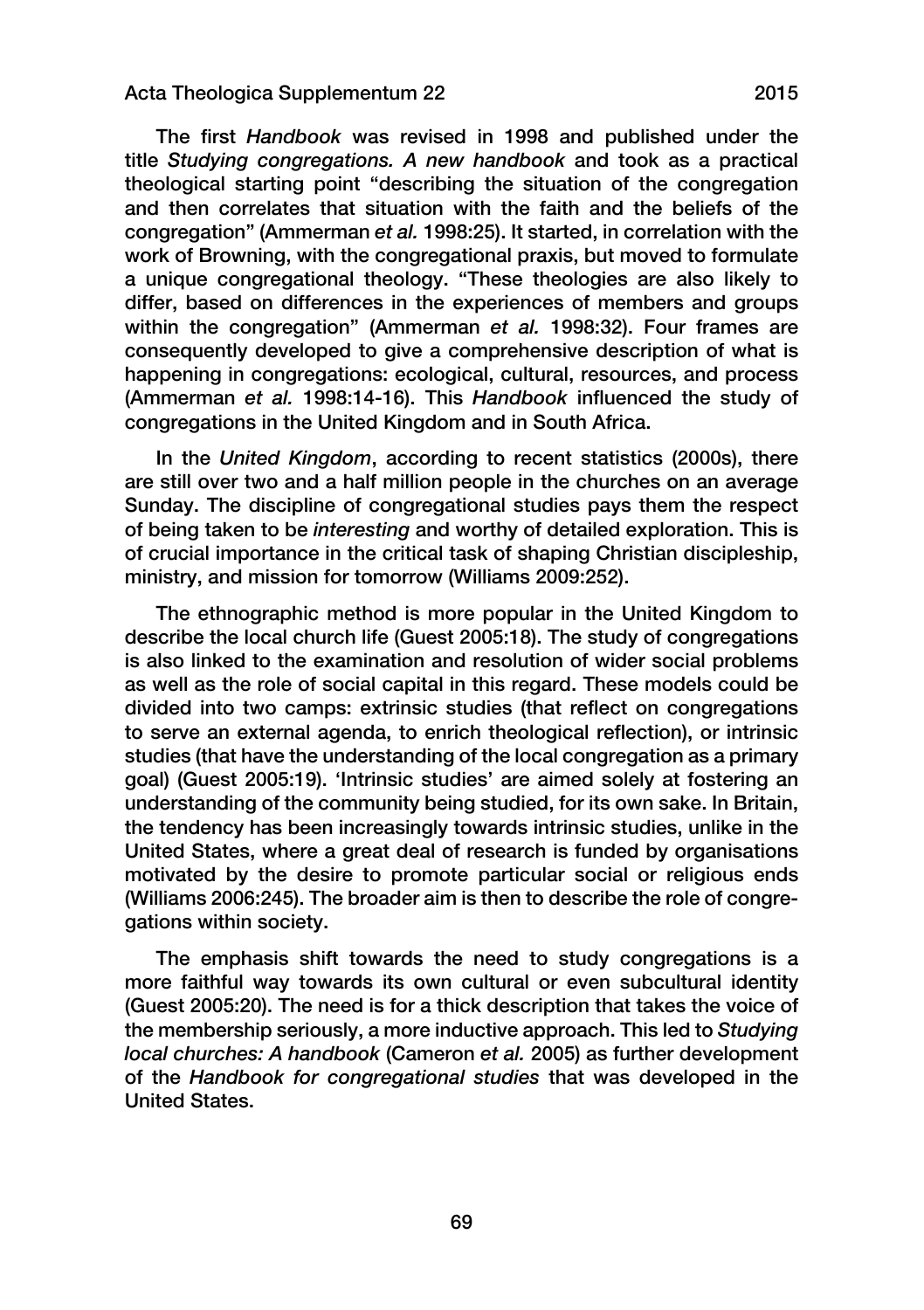In the United States, large-scale congregational studies are often engaged with the complexities of the congregation, but the need in the United Kingdom is "also to recognize the importance of cultural and ecclesiastical context" (Guest 2005:23). The emphasis is on the local context that informs and shapes congregational studies and, therefore, the emphasis on an ethnographic methodology to study congregations.

Jan Hendriks (1995; 1997; 2000; 2003) compiled a comprehensive literature review of publications and trends within the study field of congregations in The *Netherlands*. He divides the work on congregational studies into two broad fields: movements and trends as well as strategies and techniques used.

Hendriks identifies six movements or trends within the study field of congregations ("gemeenteopbouw"), to be relevant for the situation in the Netherlands since the Second World War (Hendriks 2008:181-244):

- The first movement places the emphasis on the building up of the local congregation ("volkskerk"). The building process (a spiritual process) starts within the congregation, with a commitment to the life and work of Christ, and then moves further to the society.
- The second movement is a functional movement that asks, inductively, questions about the empirical functioning of the congregation in society. The needs of the membership and of society (for example, care and support) are important for the congregation to listen to.
- Hendriks identifies the missional movement as a third trend. God is a missional God who prescribes the mission of the congregation. The "other" and the world are in the centre of the congregational focus.
- The evangelical movement has evangelization as the chief aim of a congregation (for example, Church Growth Movement and Willow Creek Community Church). The congregation exists to save the world; an important metaphor is the congregation as a lifeboat.
- The next trend views the congregation as an open hospitable church ("gastvrije herberg"). This trend places a strong emphasis on life as a pilgrimage and all are merely quests.<sup>3</sup>
- Lastly, Hendriks identifies a movement towards a double strategy. It is possible to use more than one strategy: the "volkskerk" or functional movement in conjunction with a more missional or evangelical approach.

<sup>3</sup> Emmaus narrative in Luke 24:13-35.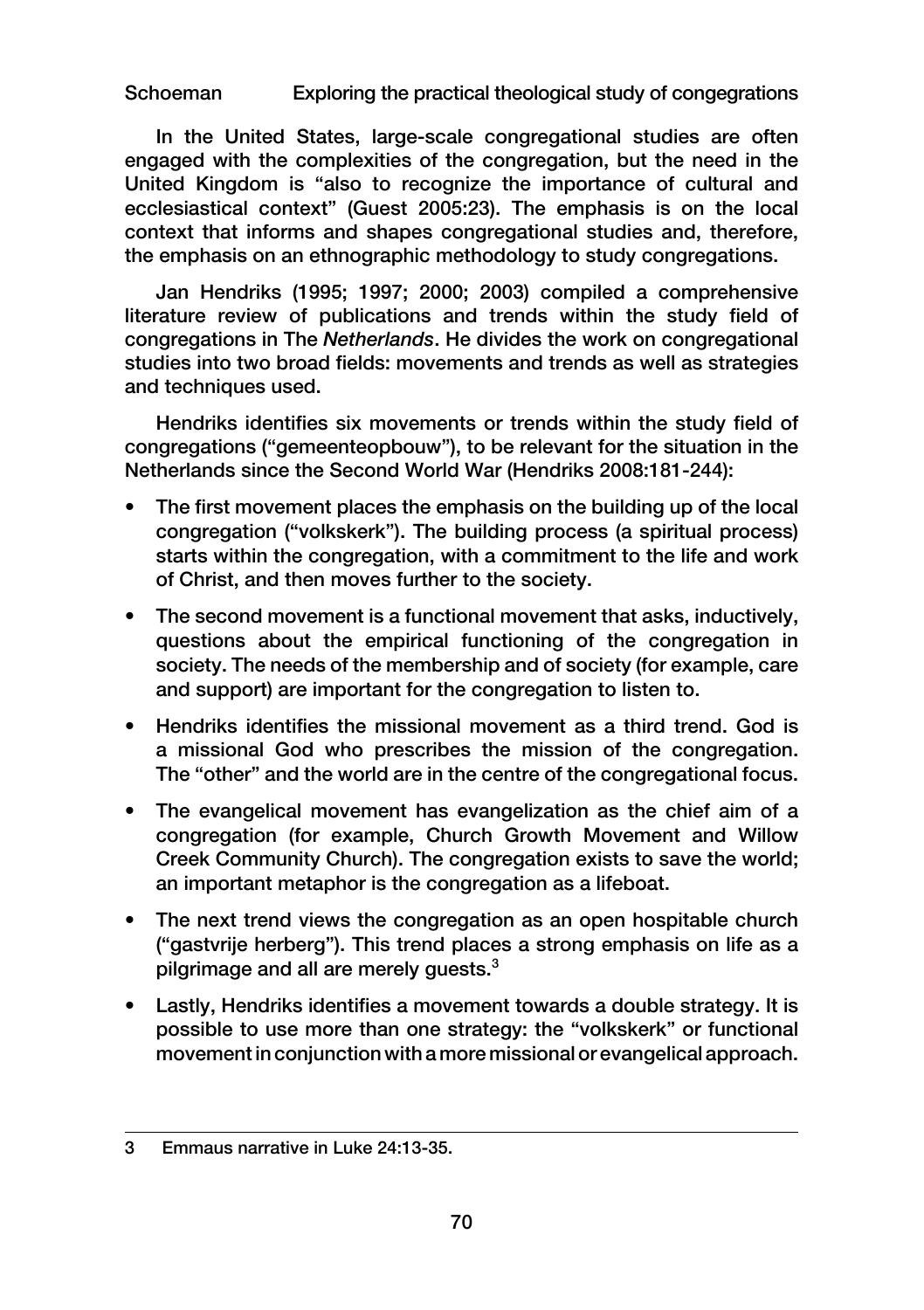One can also refer to the strategies and techniques that are proposed in the study of congregations. A characteristic of this is the incorporation of the work of other disciplines. In this regard, Hendriks mentions the work of Callahan (*Twelve keys to an effective church*); Carrol, Dudley & McKinney (*Handbook for congregational studies*); Dietterich, (*Center for parish development*) and his own work (*Een vitale en aantreklijk*e.g.*meente*).

In his last literature review, Stoppels (2005:394) refers to two trends that are worth taking note of. First, the missional character of the church and congregations needs a concrete and contextual description. Secondly, the fluid and network position of congregations are in need of a thorough empirical analysis.

The formal study of congregations as a discipline within practical theology started in *South Africa* in the early 1980s. The earlier emphasis was on membership and the empowerment thereof in the congregation (Britz & Erasmus 1994:374). The focus in the 1980s was on building the local congregation ("gemeentebou") (Nel 2015:24). A few studies and books may be mentioned in this regard:

- Louw *Dienswerk 'n eietydse bedieningsmodel vir die opbou van di*e *gemeente* (1986).
- Heyns '*n Prakties-teologiese ondersoek na die kerklike strukture van die Nederduitse Gereformeerde Kerk* (1986).
- Nel *Teologiese perspektiewe op gemeentebou* (1986); *Fases in gemeentebou* (1988); *Gemeentebou* (1994).
- Bisschoff *Gemeentebou: 'n Prakties-teologiese basisteorie* (1991).
- Jurgens Hendriks *Strategiese beplanning in di*e *gemeente. Die beginsels en praktyk van gemeentevernuwing* (1992).
- Burger *Die dinamika van 'n Christelik*e *geloofsgemeenskap* (1991); *Gemeentes in die kragveld van die Gees* (1999).

The above list is by no means complete, but gives an indication of what happened in the 1980s and 1990s. It is difficult to classify what has been done in the field of congregational studies. However, at least two areas can be identified, namely the theological framework of congregational studies, and certain strategies that may be used in describing and analysing congregations. In describing the theological and, more specifically, the practical theological framework of the congregation, Burger (1991; 1999) and Nel (1994; 2015) made significant contributions in the South African context. Nel emphasises building a local missional church (Nel 1994:33; 2015:25) and refers to the formation of the identity of the local church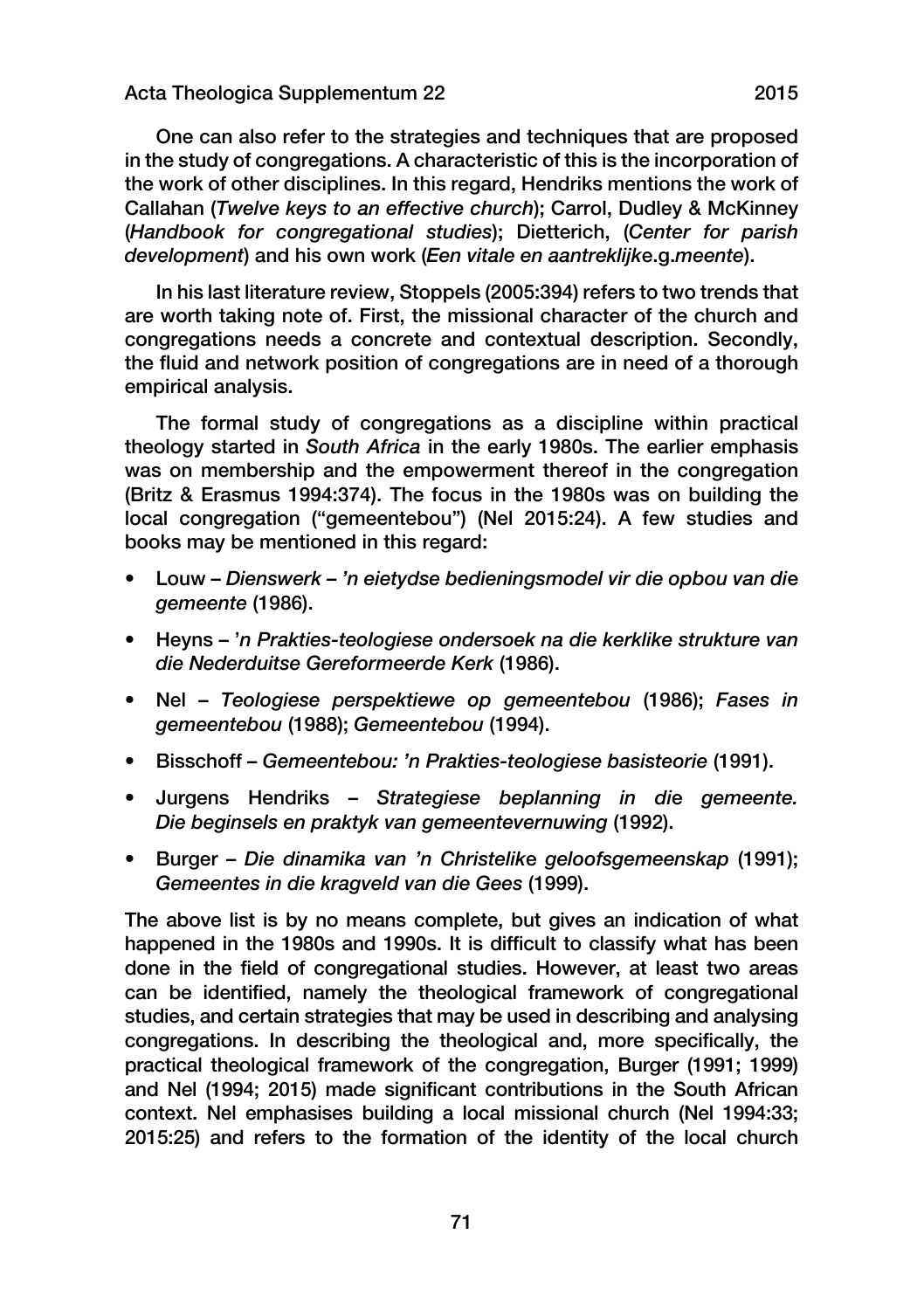as an "accountability towards God and in a responsible encounter with Scripture and culture this identity should be rediscovered and understood – continually" (Nel 2015:49). Burger aims to formulate a theory that explains the functioning of the congregation or faith community (Burger 1991:18) and identifies four processes that are important in this regard: a vision on the kingdom of God; a faithful commitment; a caring community, and a life of Christian service (Burger 1991:20-21). In his later work, Burger (1999) emphasises the identity, mission and ministry of the congregation. The practical theological framework will be explained in more detail in the next section.

The second area of study is about strategies and methods to analyse congregations. In this regard, Hendriks made an important contribution (cf. also Nel 2009a; 2009b). In his first book, Hendriks (1992) explains the role of strategic planning in analysing and renewing the local congregation. The analysis is done with reference to a theological framework (Hendriks 1992:38-85) as a diagnostic activity (Hendriks 1992:128-129) within the congregation. In 2004, Hendriks published the book *Studying congregations in Africa*, and uses *Studying congregations* (Ammerman *et al.* 1998) as a basis for his book. Hendriks' important contribution is to place the study of congregations within the African context:

Our purpose is to empower congregations to address their multiple problems, challenges and sufferings in sub-Saharan Africa as they manifest, among others, in the pandemic of HIV/Aids, sexism, abuse of power, corruption and economic injustice (Hendriks 2004:11).

This second area of the study field of congregational studies will be discussed in more detail in section 5.

# 4. DESCRIBING A CONGREGATION: A PRACTICAL THEOLOGICAL ECCLESIOLOGY4

The importance of the development of a practical theological ecclesiology has already been discussed. A congregation is more than a social institution and, therefore, the important theological question is: What is the local missional church or congregation all about? This question could be answered from different perspectives; it remains important to give an answer from a theological perspective. This section aims to describe a congregation in terms of a theological understanding and not, for example,

<sup>4</sup> Part of this section (4) was published as an addendum in Nel 2015:363-371.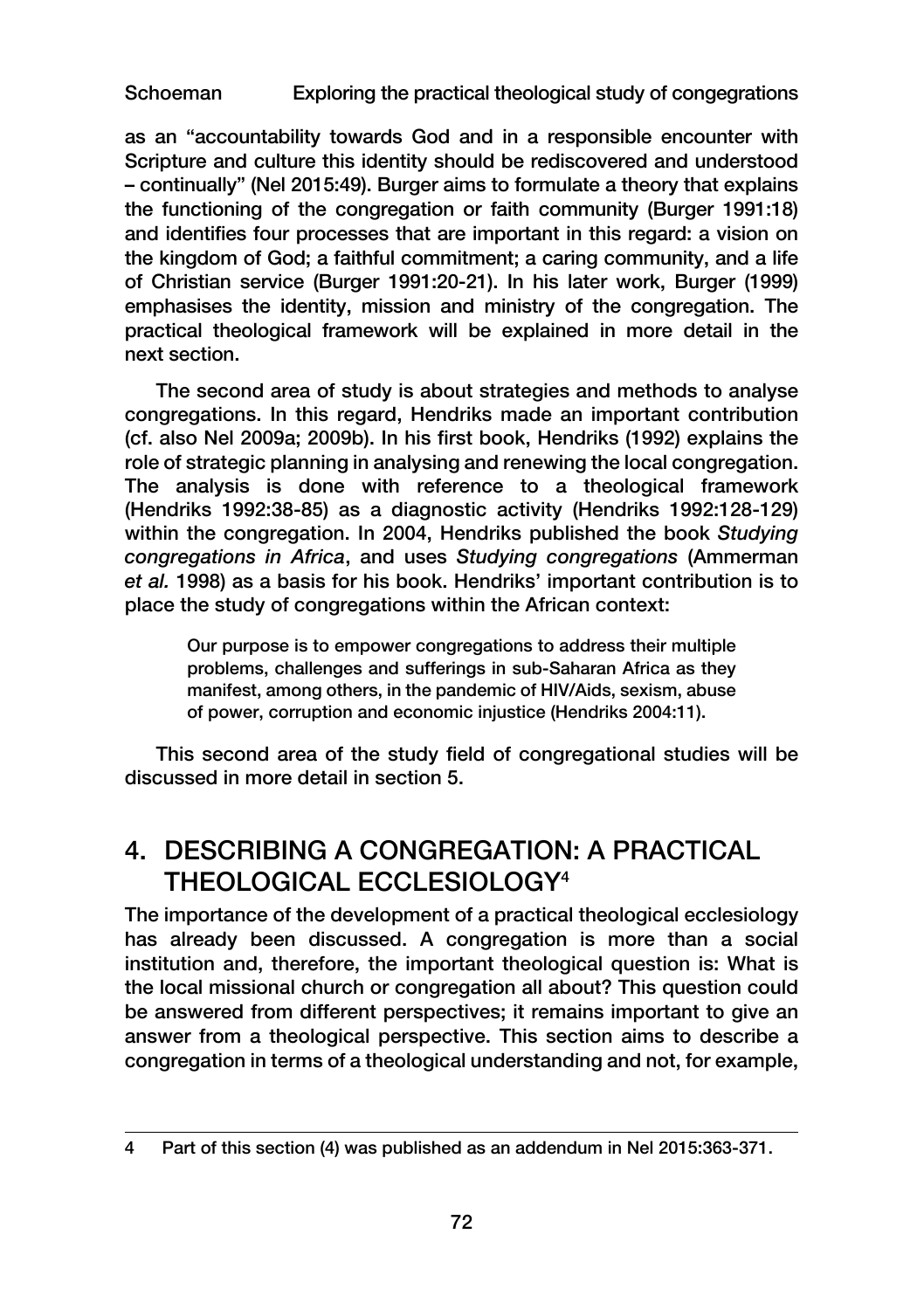from a sociological or organisational perspective. To do this, at least three aspects need attention (cf. Van Gelder 2000:37):

- A congregation exists in the presence of, and in relationship with the triune God. This relationship constitutes and forms the *identity* of a congregation.
- The task or direction of a congregation describes its purpose or intention. The activities and calling of the congregation come into focus; it is about the *mission* of the congregation.
- The third aspect is about the ways and means of a congregation to do or live its identity and mission. The *ministry* of the congregation is, in this regard, on the table. The activities and matters a congregation does are part of this aspect.

# 4.1 The identity of the congregation

Congregational identity is formed and created by a relationship with the triune God. The building up of congregations is the work of the Father, Son and Holy Spirit (Nel 2015:12). Each person of the trinity plays an important role in this relationship: the *Father* is the creator of the relationship. He is sending His Son in order for His kingdom to become a reality. The *Son* is the saviour; without the redemptive work of Jesus Christ, no relationship is possible. The *Holy Spirit* continues the work of the Father, and the Son makes it a reality in the life of the believer and congregation.

The identity of the congregation is a *confessional identity* (Nel 2015:44-46). Congregations worldwide confess the following about the church: "I believe in the holy catholic Church, the communion of saints" (Apostolic creed), and "We believe in one holy catholic and apostolic Church" (Nicene Creed). From both the Apostolic and Nicene creeds, the following four confessional characteristics of the local church can be described:

- One congregations work in unity and together under the headship of Christ.
- Holy congregations are different from other institutions, they are doing and living a life marked by love and forgiveness.
- Catholic congregations are not confined to one place, language, region or nation; it is a universal phenomenon found in many societies.
- Apostolic the messages of the apostles, and the word of the gospels are the content of the witness of congregations ; should be all about Jesus Christ and the coming of His kingdom.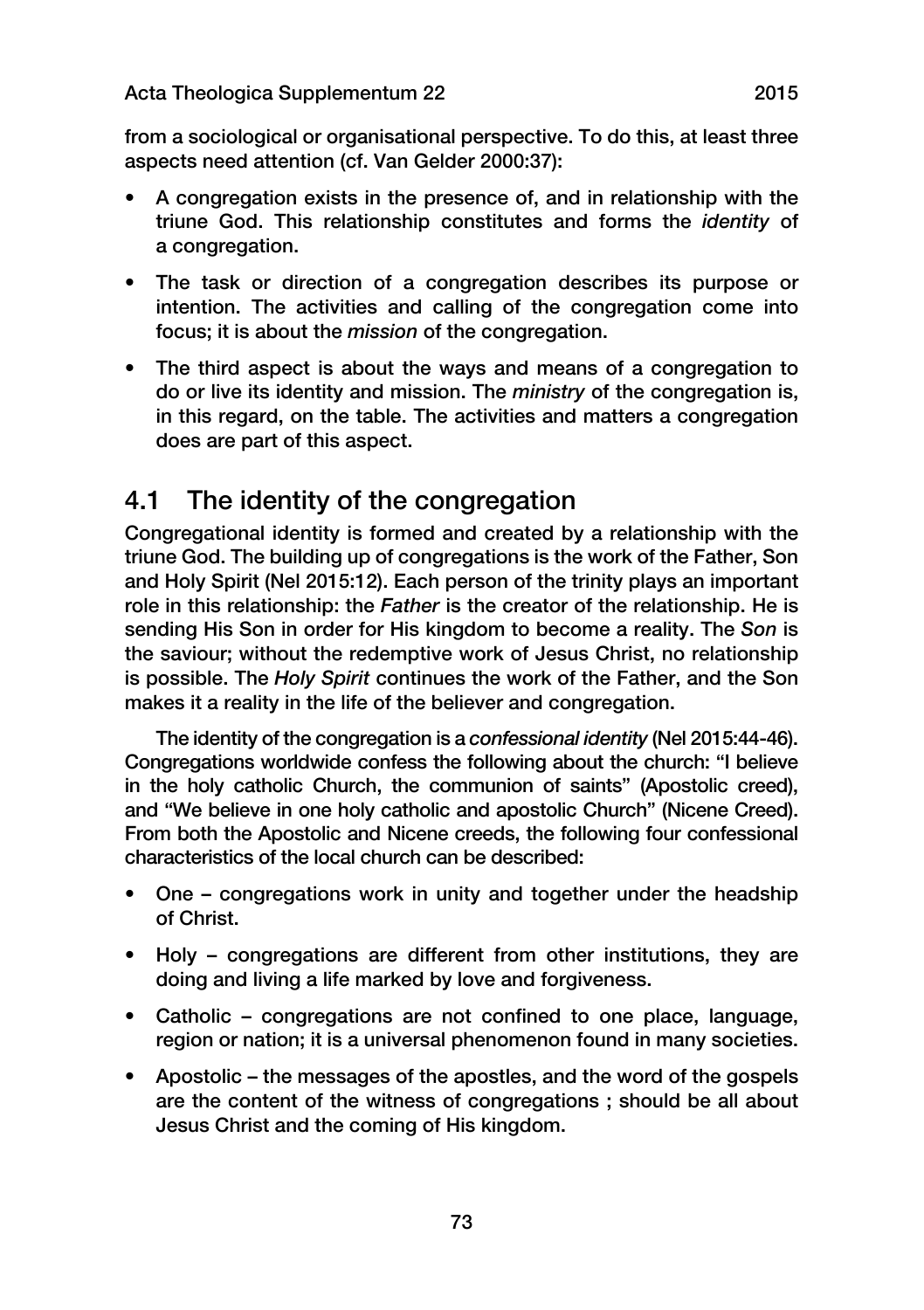Congregational identity is relational and confessional, thus creating the constituting elements of a congregation. This marker is important to remember for it describes the fundamental uniqueness of a congregation. The mission and ministry of a congregation are the results or consequences of the congregational identity.

# 4.2 The mission of the congregation

Mission, as the second marker, is about the direction and calling of a congregation. This flows from the identity of a congregation. The mission of a congregation is an indication of the direction in which a congregation is moving. Bosch (1991:54) gives the following summary of the missional intention of a congregation:

The New Testament witnesses assume the possibility of a community of people who, in the face of the tribulations they encounter, keep their eyes steadfastly on the reign of God by praying for its coming, by being its disciples, by proclaiming its presence, by working for peace and justice in the midst of hatred and oppression, and by looking and working toward God's liberating future.

Nel (2015:27-29) refers to the *raison d'être* (reason for being) of the congregation; this is the missional purpose of a congregation and gives it direction.

The congregation or the church is not the end, but the coming of God's kingdom is the aim of congregational life. The calling of the congregation is to proclaim the gospel, to be witnesses of the work of Christ. The being and practice of a congregation should be marked and embedded in this missional intention and direction. This is a single missional purpose. Nel (2015:106-117) is correct in not dividing it into an intensive and extensive practice, but to see the mission of a congregation as a single calling and action of the entire congregation.

# 4.3 The ministry of the congregation

The ministry of a congregation is about a comprehensive understanding and description of all the activities that a congregation is doing and undertaking in order to fulfil its mission (Burger 1999:104). It is possible to identify four fields or dimensions of the ministry of a congregation, namely *leitourgia, kerugma, koinonia*, and *diakonia* (Schoeman 2002:67-92). Nel (2015:106) works with eight modi, which can be summarized into the above four broad ministerial fields. It is important to understand that the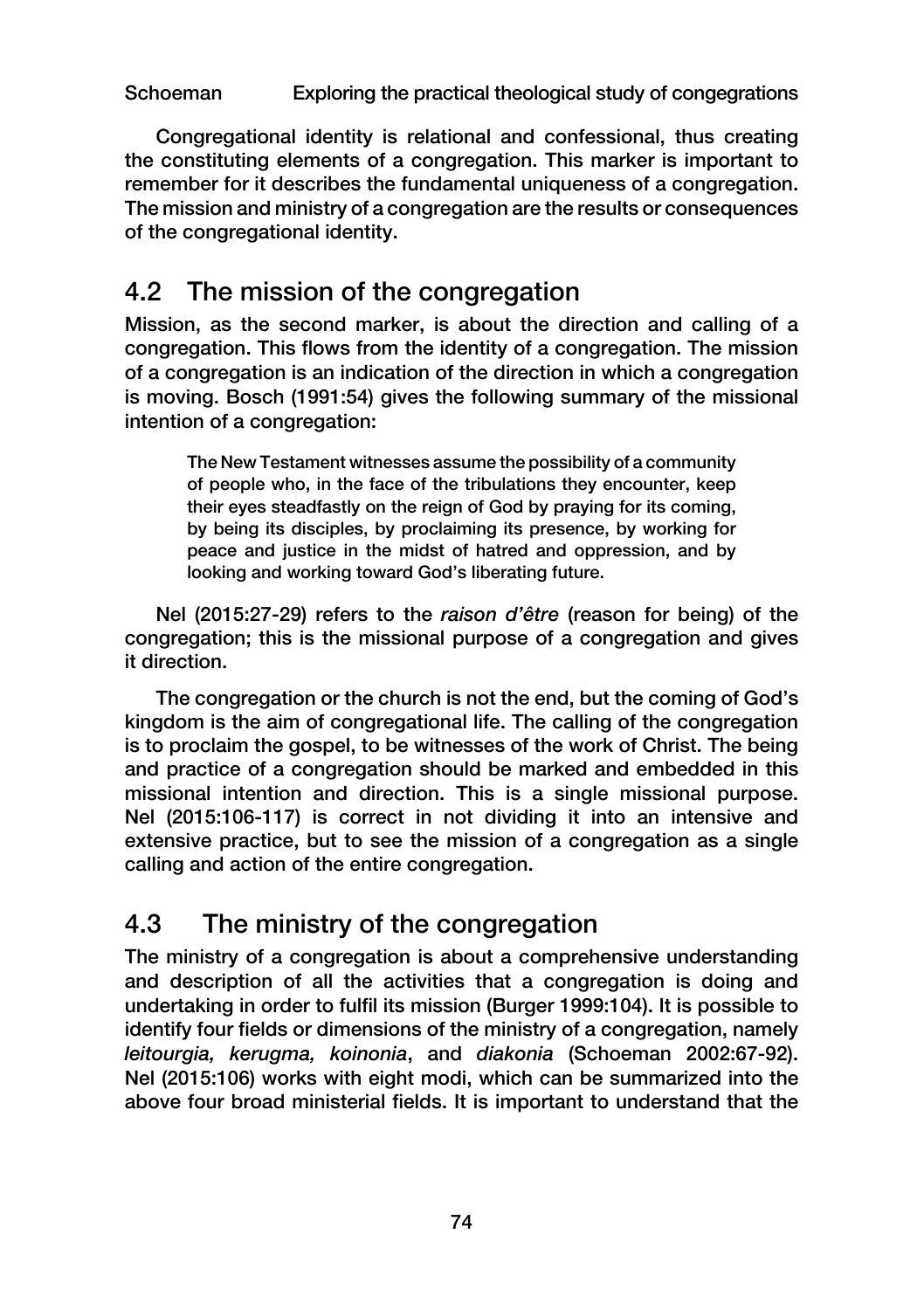identity and mission of a congregation are conducted within and through these four aspects or fields of ministry.

*Leitourgia* refers to the liturgical aspects of the congregational ministry. From a New Testament perspective, it is about the message of the gospel, the sacraments of baptism and communion, prayer, and the hymns a congregation sings (Vos & Pieterse 1997:13). Liturgy occurs in a worship service, but should not be confined to the Sunday services. Worship occurs in a small group, a Sunday school class, a family, where believers come together in His name to pray and worship (Matt. 18:20).

Worship and liturgy are central to congregational life. The most important event is the worship service on a Sunday. God calls the congregation and every believer to worship Him, in private, but also there where the congregation meets, even during a church council or committee meeting. The liturgy of a meeting can be more than reading from Scripture and a prayer.

*Kerugma* refers to the proclamation and preaching of the gospel in the congregation. *Kerugma* can be defined as "to publicly announce religious truths and principles while urging acceptance and compliance" (Louw & Nida 1989:417).

God speaks to his children in the congregation through the Word. This occurs during preaching, witnessing (*marturia*) and teaching (*didache*) in the congregation (Smuts 1995:94). Paul testifies in 1 Corinthians 2:4 about the role of the Holy Spirit in the proclamation of the Word: "My message and my preaching were not with wise and persuasive words, but with a demonstration of the Spirit's power" (NIV). The *kerugma* of the Word is confirmed by the redemptive work of Jesus Christ (Bisschoff 1991:86). Christ is the content of the proclamation.

The kerugmatic ministry of a congregation is practised on a few levels (Burger 1999:227-231). The following can be noted:

- The *kerugma* in a congregation should be embedded in the other ministries of *leitourgia, koinonia*, and *diakonia*. Liturgy helps the congregation focus on the Word; the Word may only be interpreted in relationship with fellow believers (*koinonia*), and service (*diakonia*) demonstrates the faith of the congregation in a loving Christ.
- The proclamation of the Word (as part of the contribution of the Reformation) is important in a congregation. This is not the word of a single person, but part of the ministry of the congregation, also by 'doing' the Word.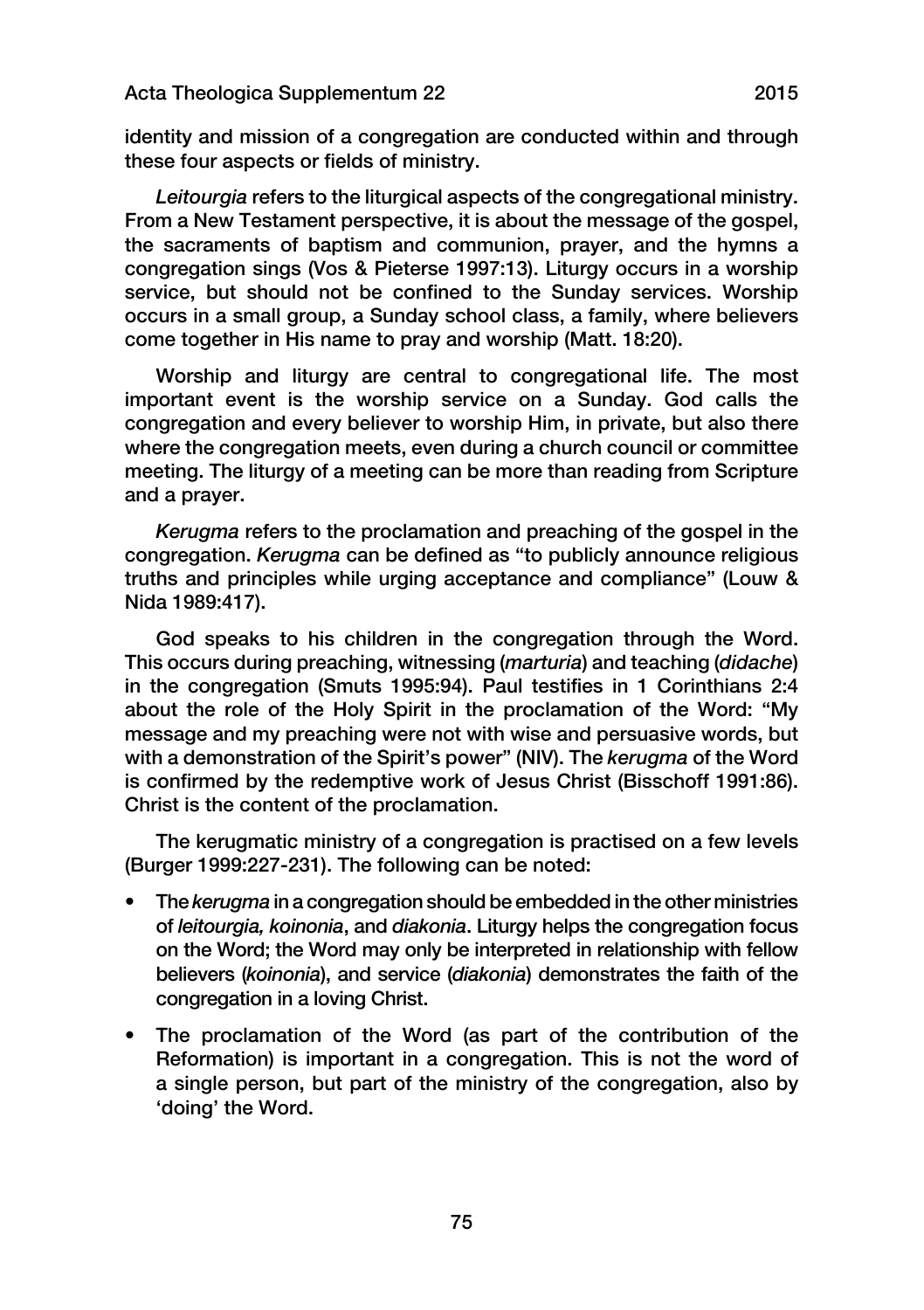- The Word is not only proclaimed in a sermon as part of a worship service, but should be lived in all the activities of the congregation. It is part of the spirituality of the congregation, for example in the meeting of a small group.
- The proclamation of the gospel includes the public prophetic voice of the church and the congregation. The congregation has a responsibility to proclaim and work for justice in the community. The daily spontaneous witness of members is part of the witness.

*Koinonia* is about the community within a congregation, the relationship and bond between believers. The visible unity in a congregation pays tribute to the love and *koinonia* between the members (1 John 4:7-12). Pastoral care and fellowship, as aspects of *koinonia*, help to build unity and close and caring relationships in a congregation (cf. also Nel 2015:163-165). The experience of what it means to live as a Christian could be summarized in the New Testament with a single word: *koinonia* (Du Rand 1985:56). Love, faith and *koinonia* are closely related terms. They are the fruits of the work of the Holy Spirit. *Koinonia* is a very practical expression of a person's and congregation's faith. Kuhnke (1990:311) draws attention to the fact that fellowship (*koinonia*) can be used to repair and build the identity of a congregation. There is a close link between the identity of the congregation and the ministry of fellowship in the congregation Christ came to serve, "For even the Son of Man did not come to be served, but to serve, and to give his life as a ransom for many" (Mark 10:45). The life and death of Jesus affirms Him as the Servant (Bisschoff 1991:90).

*Diakonia* is a comprehensive term defining and describing the service of the church and congregations in the world.

The Old Testament also abounds with examples of the service of the faith community towards the poor and the disabled. See, for example, the servanthood of king David towards Mephibosheth (2 Sam. 9). The commandments of God are an expression of service; to obey them is to love and serve (Peters 2000:32). The utmost example of service is the ministry of Christ (Nel 2015:160).

### 4.4 Seeking a balance in the congregational ministry

Three markers were used to describe a congregation. First, the identity of a congregation is about its relationship with the triune God. Secondly, the mission of the congregation is about the calling and purpose of the congregation. Thirdly, the ministry of the congregation is a consequence of its identity and mission. The four fields of the ministry of a congregation are not isolated from each other, but should be integrated into the ministry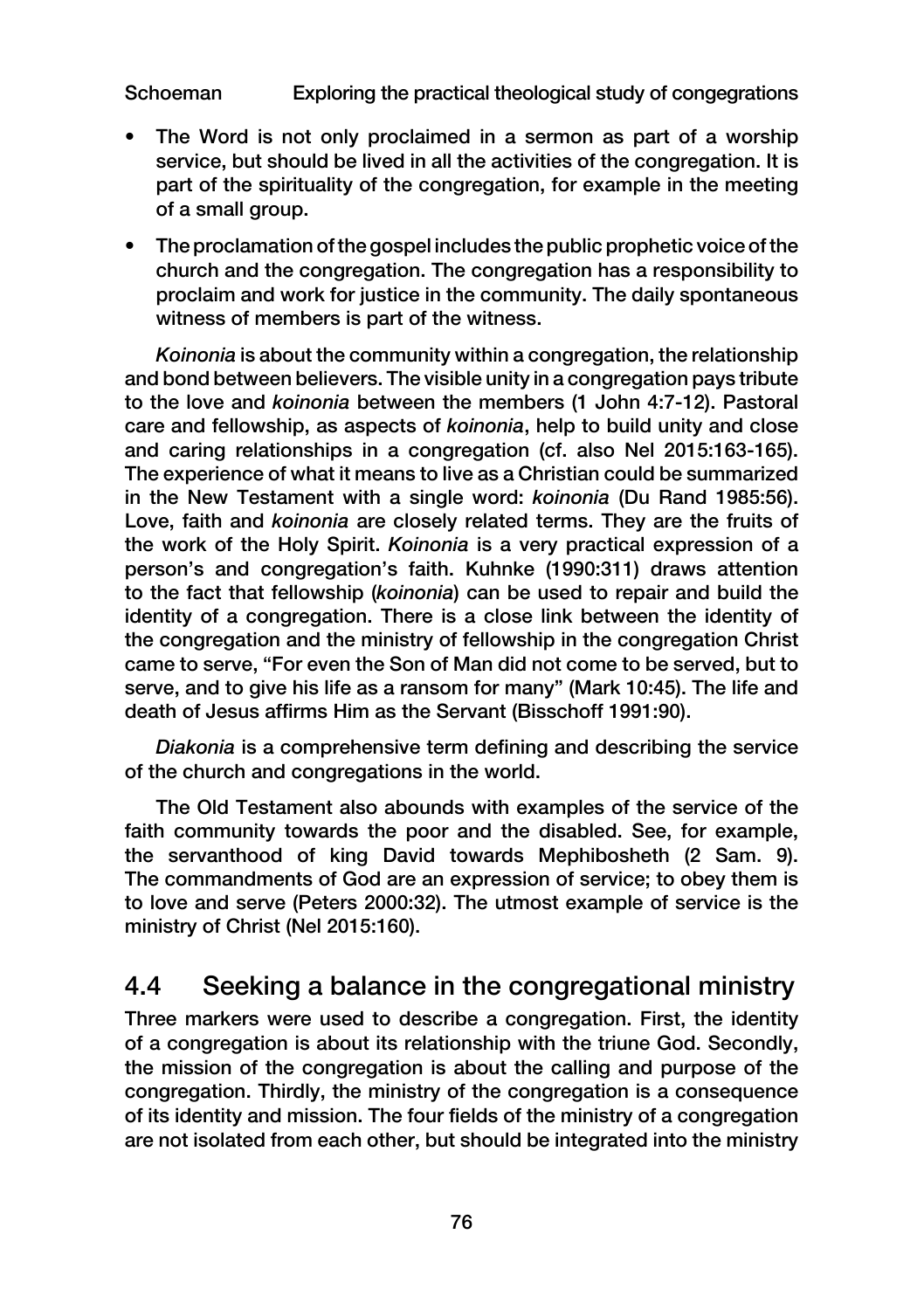of the congregation as a whole. These four fields could be described as aspects of the ministry of a congregation. It is not about choosing one to be a priority, but it must be viewed in a holistic way. The totality of the congregational ministry should include all four fields or dimensions.

These four fields can be used as an evaluative or critical tool to examine the ministry of a congregation; it can be used to identify strengths and weaknesses in the ministry of the congregation (Heyns & Pieterse 1990:57; Smuts 1995:97; Louw 1992:135). The four fields may help a congregation find balance and integration in its congregational ministry. Within the congregation as body of Christ, each of the functions has an equal place and all are interrelated in a balanced way, without overemphasis of one at the expense of the others (Heyns & Pieterse 1990:61). An example: A certain field may be overemphasised, for example the kerugmatic function during a worship service, and the *koinonia* might be neglected.

It is not only about balance, but also about context. Congregations are always local: they have an address and are situated in a local community. The contextualization of the ministry is about the contextual relevance of a local faith community. This is done within a dynamic and changing environment and congregations cannot escape from it. The world is not as it was twenty years ago. This world can be described as flat and fluid (Joubert 2012:2); it is global, secular and postcolonial. The aim is not to describe all of these concepts, but to draw the attention to the fact that, in light of a changing context, congregations need to rethink their ministry on a continual basis. The identity, mission and ministry, as three markers of a congregation, can be used to define and build a local missional community of believers, or, as in the words of Nel (2015:11), "We eventually *do* because we *are*."

The next important task is to describe an analytical framework that could contribute to develop the ecclesiology of the congregation.

## 5. DESCRIBING A CONGREGATION: AN ANALYTICAL FRAMEWORK

As faith communities, congregations are social realities and should be described and analysed through an analytical lens, or to answer the question attached to the first empirical-descriptive task of practical theology: What is going on? (Osmer 2008:4-5). The contributions made in the various handbooks (Ammerman *et al.* 1998; Hendriks 2004) are used as a guide to develop an analytical framework.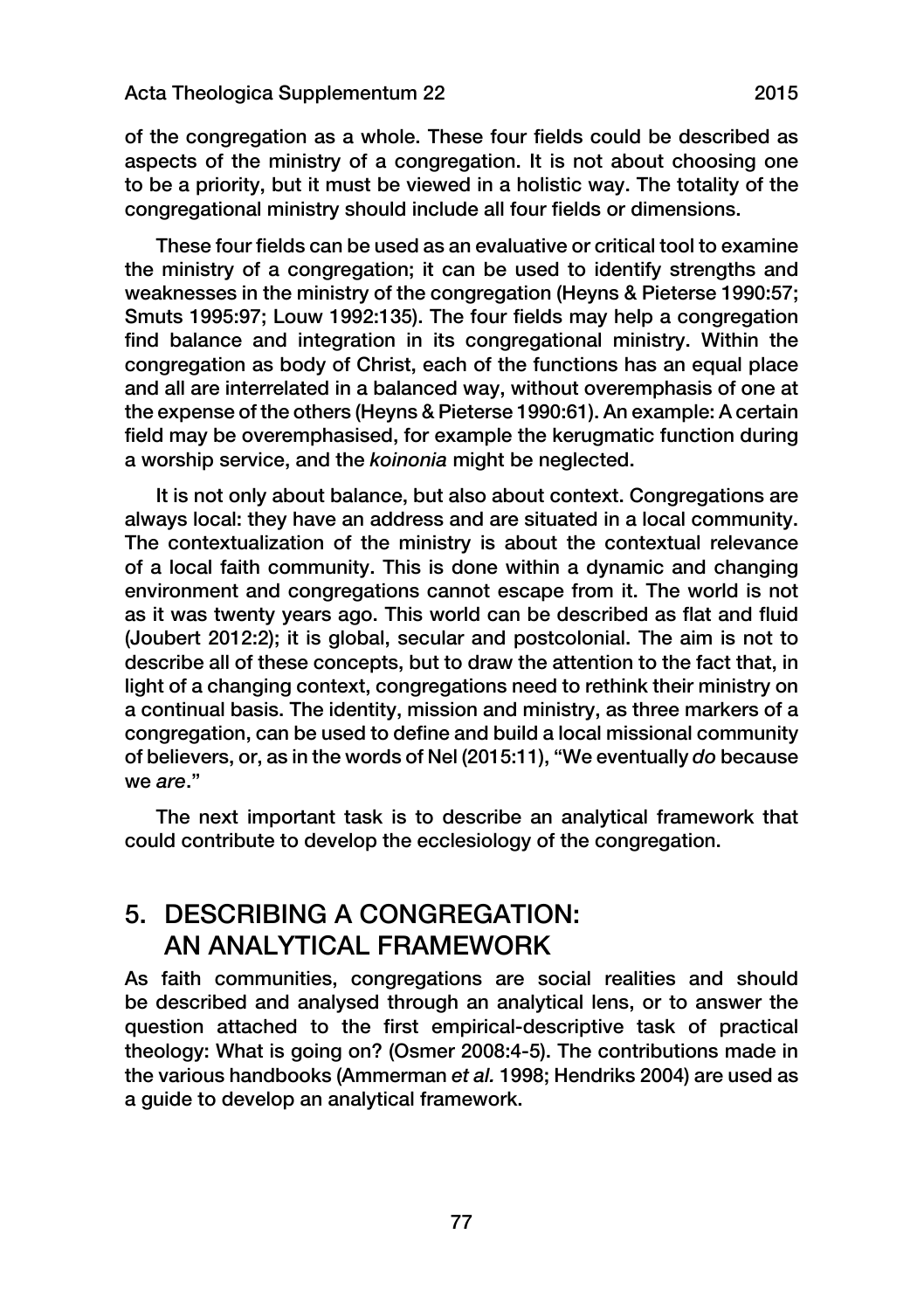Congregations can, first, be described in terms of their relationship with their context; every congregation is situated within a specific environment and this constitutes an *external interaction* between congregation, the local community, and the broader society. The external interaction or contextual framework of a congregation may be formulated, first, in terms of an ecological metaphor – the ecological positioning of a congregation. Secondly, a congregation may be described in terms of its interaction with the social or cultural environment. The ecological and social aspects of congregational life are both descriptors of the congregational context.

The concept 'ecology' is borrowed from biology and refers to the fact that congregations, like a biological species, interact with a specific environment, habitat or biotope (Brouwer 2009). Congregations are part of a social environment that interacts and influences the congregation. The environment is broad in its scope, has several layers and is made up of visible and invisible elements (Ammerman *et al.* 1998:41). This framework assumes that the congregation is an open system (Van Gelder 2007:135) and that interaction is, therefore, possible. Congregations are part of the global village; national and international events and trends interact with them. Three different layers can be identified: demographic (who are the people in the community); cultural (what are they doing), and organizational (Ammerman *et al.* 1998:42). Some of the influences and trends are visible and relatively easy to trace, while others are invisible and not so easy to detect. Who and what in the community are overlooked or marginalized, and what are the unseen forces that are at work in the community (Thumma n.d.)?

A congregation normally identifies with a theological tradition and this informs its theological or confessional identity, but a congregation also has a *cultural or social identity*.

In addition to being shaped by a theological tradition, congregations are also, of course, shaped by the larger secular culture in which they are located (Ammerman *et al.* 1998:79).

Part of the culture of congregations is the way in which they do things, the symbols they use and the rituals they conduct (Hendriks 2004:134-138). The size and social composition of the congregation may or may not reflect the context of the congregation. Critical questions as to the social identity of the congregation would be: "What of the external context is brought into the congregation? What evidences of these external cultural influences are there?" (Thumma n.d.).

"By carefully studying this context and discovering a place within it, congregations can work together for good." (Ammerman *et al.* 1998:74).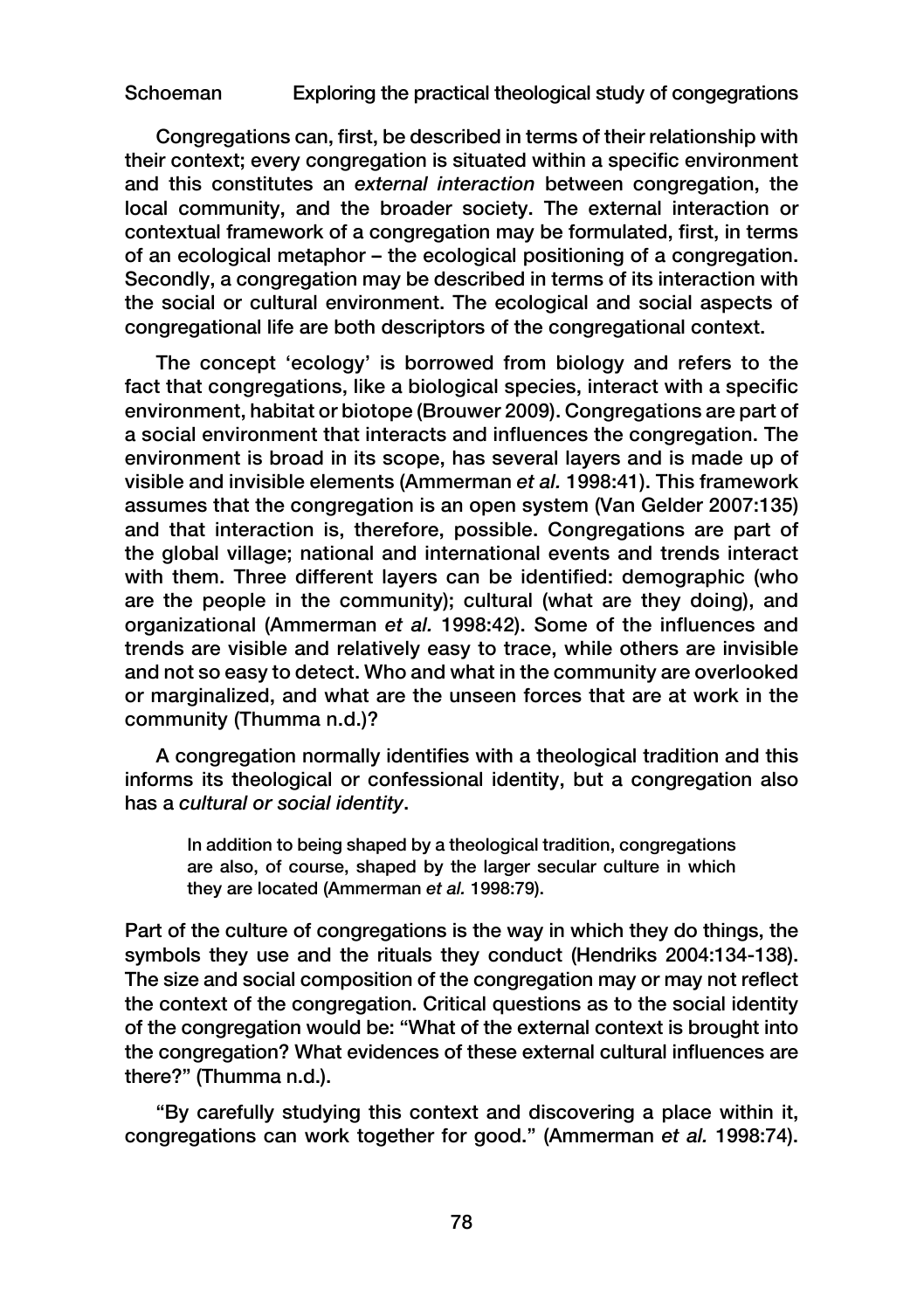This could be understood in terms of the missional identity of a congregation and, therefore,

Contextual analysis is necessary when a congregation is selfcentred, or to such an extent focused on its own institutional well-being that is loses sight of its missional character and the needs and challenges that must be addressed in its community Hendriks 2004:69).

The ecclesiological framework and the context of a congregation should, therefore, be in a critical or prophetic dialogue with each other.

Congregations may also be described in terms of their *internal life*, the functioning and organizational structures of the congregation. The congregational resources and processes within the congregation are two important internal aspects.

Congregations have a variety of *resources* at their disposal. This includes more than financial or capital assets, as well as the human potential and membership capital available in the congregation. Within a resource framework, the following needs to be mentioned (Ammerman *et al* 1998:134-164):

- The members and their potential are a very important asset of a congregation. This human resource is involved not only within, but also outside the congregation in a network of relationships. Formally and informally, members care for one another and for the community. This is a vital resource for the congregation and the community (Ammerman 2005:265).
- Congregations have financial assets: there are income and expenditure patterns, tithing and budgets that could be analysed. The economic and financial assets of a congregation contribute to the functioning and role which a congregation is able to play as an organization.
- Buildings, facilities and sacred spaces provide the physical environment for the congregation to be local and visible.

It is important for congregations to use all their resources in order to enhance and support the ministry of the congregation. Important questions in this regard are:

In what ways do the resources of this congregation shape its theological commitments? How do the sources of support condition the expression and practice of its faith? Does the congregational space support the ministry? (Thumma n.d.).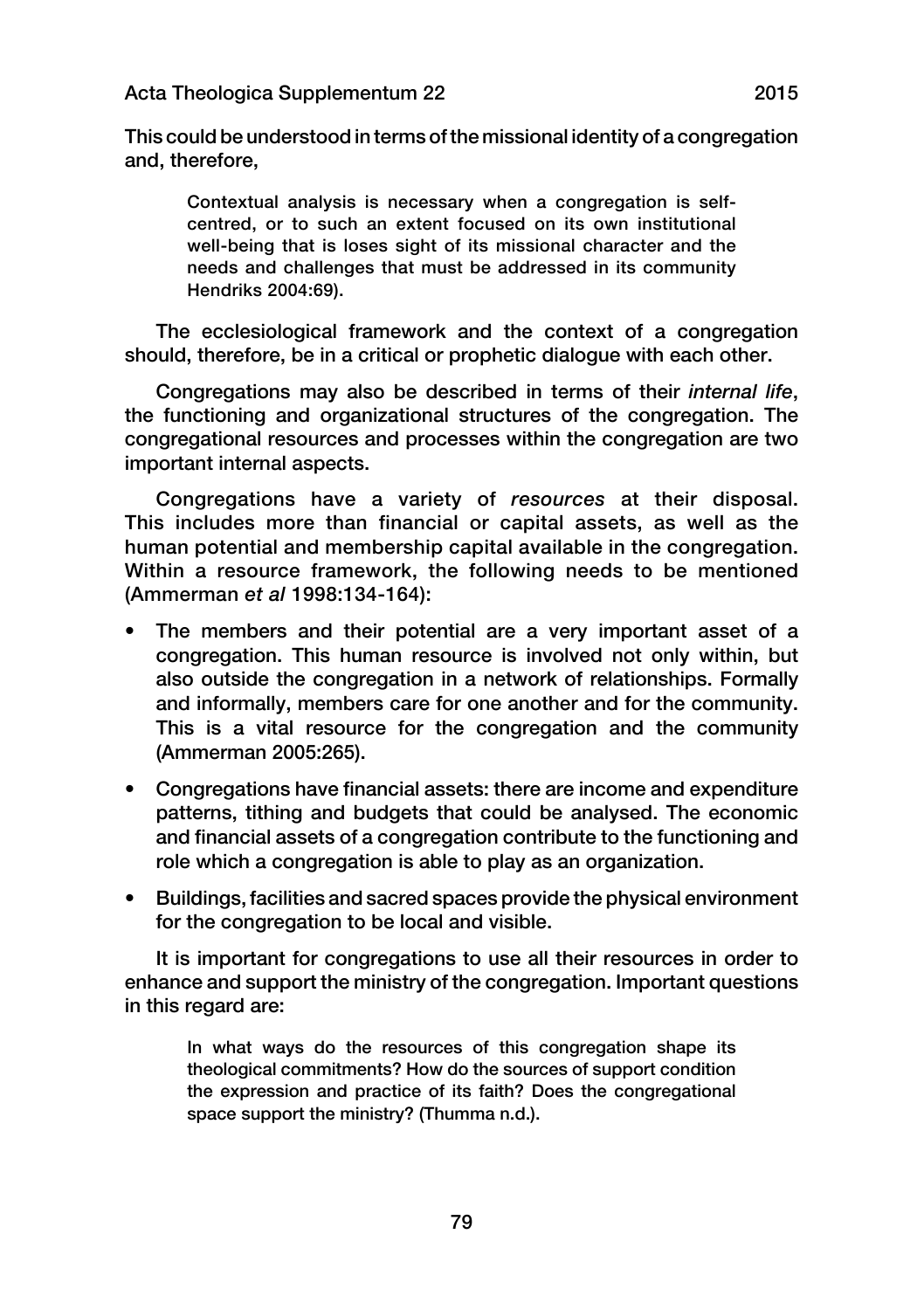The use and management of congregational resource should be done within an ecclesiological framework.

*Processes* in congregations are about relationships and communication; this may be evaluated in a mechanical way or the congregation could be described in a more organic way as a body (Hendriks 2004:145-146). These processes can be formal in the way in which practices, procedures and policies are being officially prescribed and accepted, or it may be informal as social interaction that happens without guidance or formal instruction (Ammerman *et al.* 1998:107). An important aspect of processes in congregations are the dynamics of authority: who is in charge and how is the authority (tradition, denominational, leadership, church council, priesthood of believers, the Holy Spirit) (Thumma n.d.). In analysing congregational processes, at least three activities should be understood in the functioning of a congregation (Ammerman *et al.* 1998:109-126):

- In a congregation, decisions are taken and plans are made. "Every congregation has its own way of doing its local business, of making the decisions within its power to make." (Ammerman 1999:52). The way this is done should be in accordance with the congregation's understanding of its mission and ministry.
- Within a congregation, through different ministry activities, a faith community is formed and build by way of relationships and communication among the members and by accepting and welcoming new members. The commitment and activities of the membership are important aspects of this process.
- A third indicator of the quality of processes within a congregation is the occurrence and management of conflict in the congregation. Conflict may be an aspect of vibrant growth in a congregation, but it could also be negative and destructive in a congregation.

# 6. CONCLUSION AND THE WAY FORWARD

From a practical theological perspective, two aspects are important in the study of congregations: an ecclesiology and an analytical framework. In describing and exploring congregational life, a practical theological ecclesiology and an analytical framework should be in critical interaction with each other. As Browning indicated, a descriptive and strategic theological activity is needed in the study of congregations.

Practical theology also gains from congregational studies. Recently, there was a movement in the study of congregations not only towards the study of ministerial activity within a congregation, but also an interest in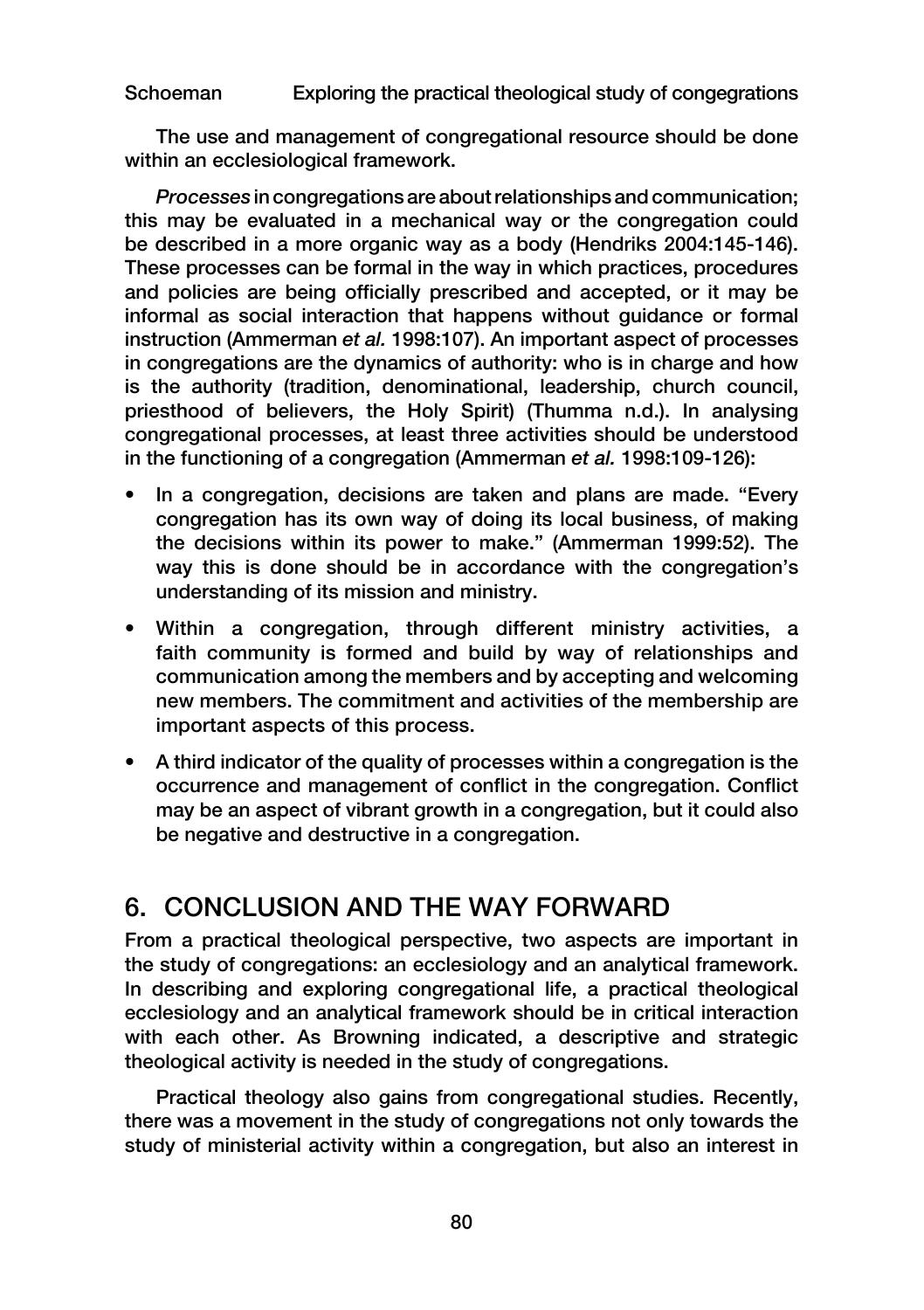a range of faithful practices found in ordinary settings (Nieman 2012:134). These activities in ordinary settings may be explored as "lived religion', and a changing context "requires us to adopt a broader perspective to the field we define as lived religion" (Ganzevoort & Roeland 2014:97).

Congregations remain intentional, potent, formative channels through which significant religious work is done, from participating to belonging, and from orientating to interpreting to norming (Nieman 2012:134).

The importance of the study of congregations cannot be underestimated and the way in which congregations and their members are involved in the local context through a lived religion requires further study.

## **BIBLIOGRAPHY**

#### Ammerman, N.T.

1999. *Congregation and community*. New Jersey: Rutgers University Press.

2005. *Pillars of faith. American congregations and their partners*. Berkley: University of California Press.

Ammerman, N.T., Carroll. J.W., Dudley, C.S. & McKinney, W. (eds.) 1998. *Studying congregations. A new handbook*. Nashville: Abingdon Press.

BISSCHOFF, J.H.

1991. *Gemeentebou: 'n Prakties-Teologiese basisteorie*. Unpublished doctoral dissertation. Pretoria: University of Pretoria.

#### Bosch, D.J.

1991. *Transforming mission. Paradigm shifts in theology of mission*. Maryknoll, NY: Orbis Books.

#### Britz, R.M. & Erasmus, L.M.

1994. 'n Oorsig van die ontwikkeling van 'n gemeentebouteologie in die Nederduitse Gereformeerde Kerk 1970-1994. *NGTT*, 35(3):374-388.

### Brouwer, R.

2005. De praxis van God in de plaatselijke geloofsgemeenschap. Theologie in congregational studies. *Praktische Theologie* 32(3):484-501.

2009. Missional church and local constraints. *Verbum et Ecclesia* 30(2):56-60.

#### Browning, D.S.

1994. Congregational studies as practical theology. In: J.P. Wind & J.W. Lewis (eds.), *American congregations*. Vol 2. New perspectives in the study of congregations. (Chicago: The University of Chicago Press), pp. 192-221.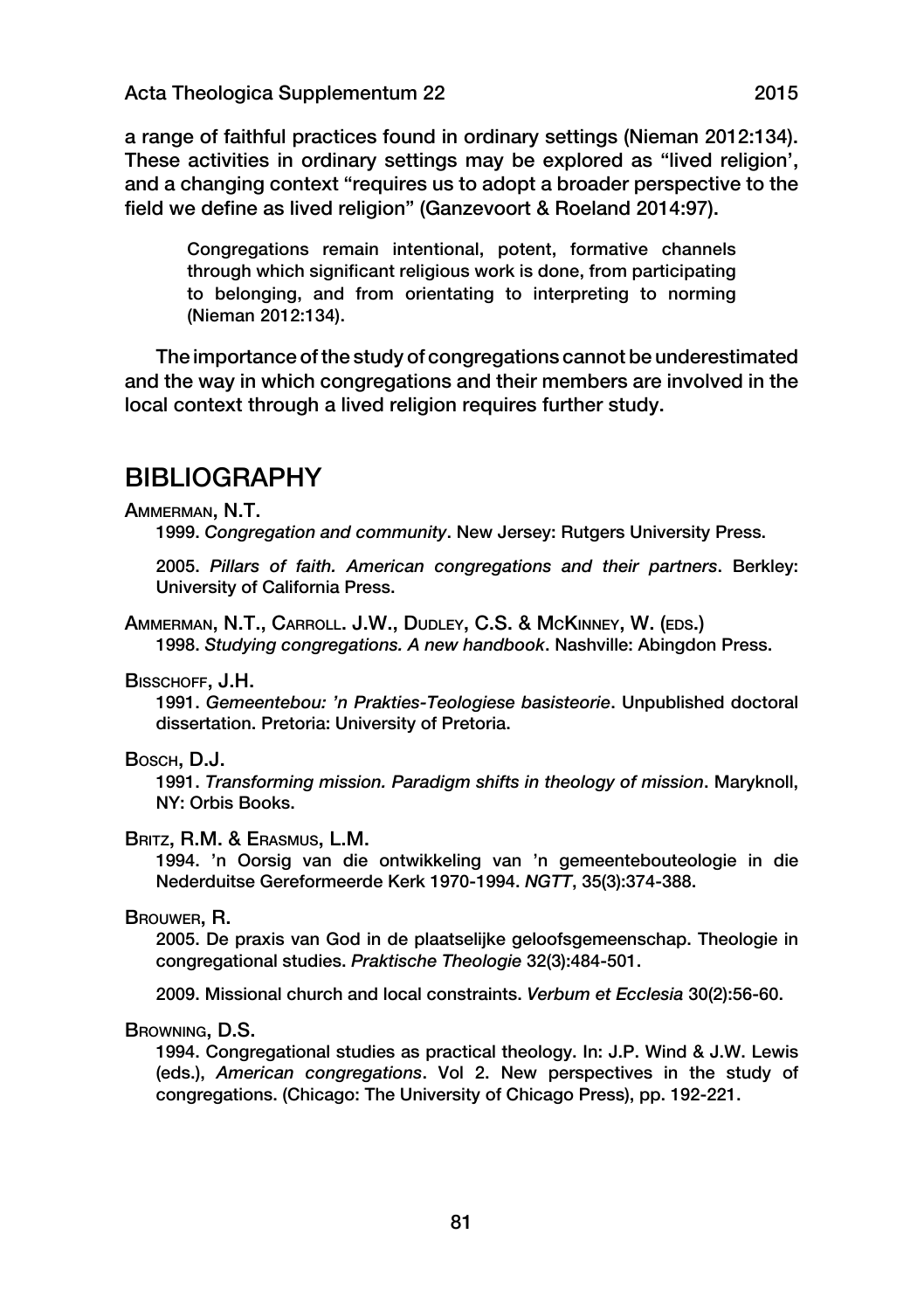#### Burger, C.W.

1991. *Die dinamika van 'n Christelike geloofsgemeenskap*. Kaapstad: Lux Verbi.

1999. *Gemeentes in die kragveld van die Gees*. Stellenbosch: CLF-Drukkers.

#### Cameron, H. et al.

2005. *Studying local churches: A handbook*. Great Britain: SCM Press.

#### Carroll, J.W., Dudley, C.S. & McKinney, W.

1990. *Handbook for congregational studies.* 6th ed. Nashville: Abingdon Press.

#### Dare, P.N.

1997. Review essay: Touring congregational studies. *Lexington Theological Quarterly* 32(1):25-35.

#### Du RAND, J.A.

1985. Die dinamiek van christenskap – koinonia. *Fax Theologica* 5(1):51-76.

#### Ganzevoort, R.R. & Roeland, J.

2014. Lived religion: The praxis of practical theology. *International Journal of Practical Theology* 18(1):91-101. [Online.] Available at: http://www.degruyter.com/ view/j/ijpt.2014.18.issue-1/ijpt-2014-0007/ijpt-2014-0007.xml. [2015, 2 August].

#### Guest, M.

2005. The local church : Developments in congregational studies. *Contact* 147:18-24.

#### Haight, R. & Nieman, J.

2009. On the dynamic relation between ecclesiology and congregational studies. *Theological Studi*es 70:577-600.

#### Hendriks, J.

1992. *Strategiese beplanning in di*e *gemeente. Die beginsels en praktyk van gemeentevernuwing*. Wellington: Hugenote-Uitgewers.

1995. Literatuuroverzicht gemeenteopbouw. *Praktische Theologie* 22(5):629-653.

1997. Literatuuroverzicht gemeenteopbouw (2). *Praktische Theologie* 24(5):582-607.

2000. Literatuuroverzicht gemeenteopbouw (3). *Praktische Theologie* 27(5):559-586.

2003. Literatuuroverzicht gemeenteopbouw (4). *Praktische Theologie* 30(1):87-106.

2008. *Verlangend en vertrouwen. Het hart van gemeenteopbouw*. Kampen: Uitgeverij Kok.

#### Hendriks, H.J.

2004. *Studying congregations in Africa*. Wellington: Lux Verbi. BM.

#### Heyns, L.M.

1986. *'n Prakties-teologiese ondersoek na die kerklike strukture van die Nederduitse Gereformeerde Kerk*. Pretoria: UNISA.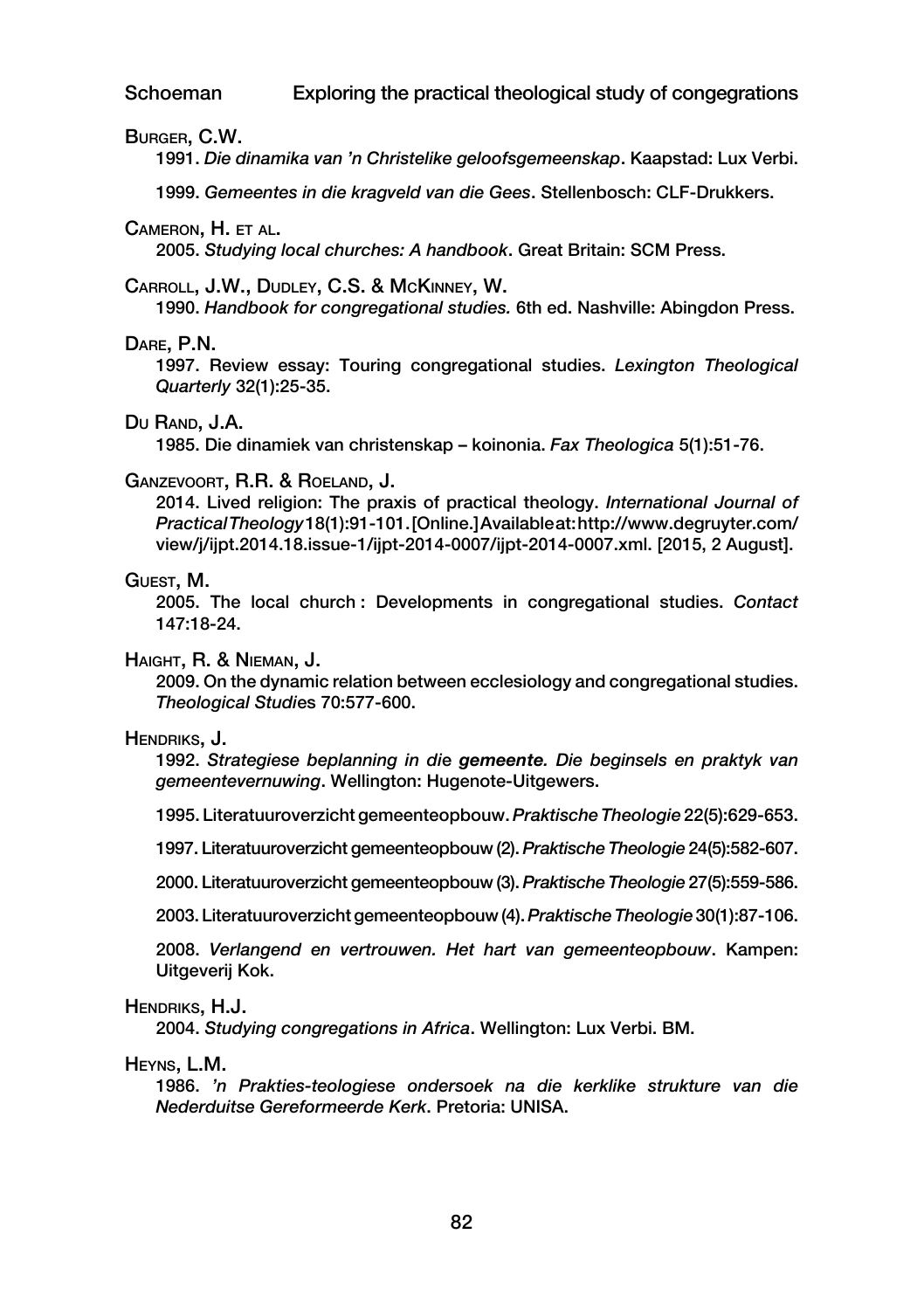#### HEYNS, L.M. & PIETERSE, H.J.C.

1990. *A primer in practical theology*. Pretoria: Gnosis.

#### JOUBERT, S.

2012. *Not by order, nor by dialogue: The metanoetic presence of the kingdom of God in a fluid new world and church*. Unpublished inaugural lecture, Faculty of Theology, University of the Free State.

#### Kuhnke, U.

1990. *Koinonia. Zur theologische Rekontruktion der Identität chtistlicher Gemeinde*. Düsseldorf: Patmos Verlag.

#### Louw, D.J.

1992. *Die ontwerp van 'n prakties-teologiese ekklesiologie vir gemeentebou*. PTSA 7(2):119-136.

#### Louw, J.P. & Nida, E.A.

1989. *Greek-English lexicon of the New Testament based on semantic domains*. Bellville: Bible Society of South Africa.

#### Louw, L.

1986. *Dienswerk* – *'n eietydse bedieningsmodel vir die opbou van di*e *gemeente*. Kaapstad: Lux Verbi.

### Lyon, B.K.B.

1992. What is the relevance of congregational studies for pastoral theology? *Journal of Pastoral Theology* 2(Summer):14-26.

#### Nel, M.

1986. *Teologiese perspektiewe op gemeentebou*. Pretoria: N.G. Kerkboekhandel.

1988. *Fases in gemeentebou*. Pretoria: N.G. Kerkboekhandel.

1994. *Gemeentebou*. Halfway House: Orion.

2009a. Congregational analysis revisited: Empirical approaches. *HTS Teologiese Studies/Theological Studies* 65(1):230-242. [Online.] Available at: http://www. hts.org.za/index.php/HTS/article/view/187 [2014, 22 January].

2009b. Congregational analysis: A theological and ministerial approach. *HTS Teologiese Studies/Theological Studies* 65(1):432-448. [Online.] Available at: http://www.hts.org.za/index.php/HTS/article/view/303 [2014, 22 January].

2015. *Identity-driven churches. Who are we, and where are w*e *going?* Wellington: Biblecor.

Nieman, J.

2012. Congregational studies. In: B.J. Miller-McLemore (ed.), *The Wiley-Blackwell companion to practical theology* (West Sussex, UK: Wiley-Blackwell Publishing Limited), pp.133-142.